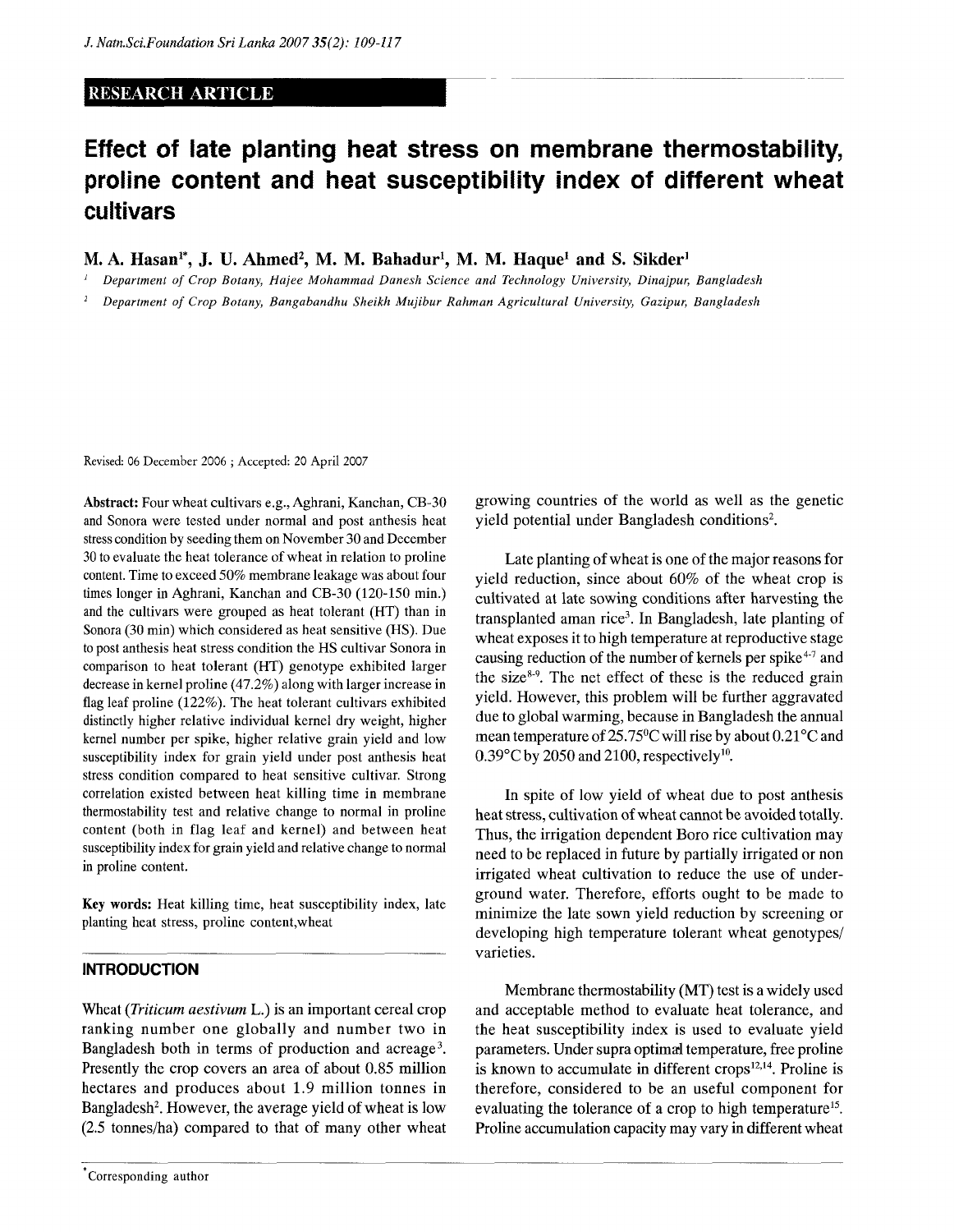genotypes under late planting heat stress conditions. However, in wheat, the heat tolerance *in* relation to proline content has not yet been evaluated in Bangladesh and probably also in the other countries of the world. We therefore carried out the present investigation to test the tolerance of wheat genotypes to heat stress in relation to proline accumulation capacity.

## METHODS AND MATERIALS

Four wheat cultivars (Aghrani, Kanchan, CB-30 and Sonora) were tested under normal and post anthesis heat stress conditions by seeding them on November 30 and December 30 at the research farm of Bangabandhu Sheikh Mujibur Rahman Agricultural University (BSMRAU), Gazipur, Bangladesh during November, 2001 to May, 2002 season on an upland soil. The experiment was conducted in a split plot design with four replicates. The two growing conditions- normal growing condition (sowing on November 30) and post anthesis heat stress condition (sowing on December 30) were placed in the main plots as main plot treatments whereas four wheat cultivars were placed randomly in the sub-plots as sub-plot treatments. Seeds of four wheat cultivars were sown in rows 20 cm apart, at the rate of  $120 \text{ kg/h}$  in a unit plot size of 3 m  $\times$ 2 m. A fertilizer dose of 100-38-25-28 kg/ha N, P, K and S was applied in the form of Urea, Triple Supper Phosphate (TSP), Muriate of Potash (MP) and Gypsum, respectively. The experimental plots were irrigated when necessary to maintain the soil water at available water level (-0.33 to -15 bars) using tensiometers dipping at 15 cm depth. Other intercultural operations were done accordingly.

*Membrane Thermostability (MT) test:* Membrane thermostability was measured as described in previous studies<sup>6</sup>. Flag leaf samples were collected at anthesis from five randomly selected plants of each genotype and replication. Two leaf discs (10 mm in diameter) were collected from a flag leaf using a leaf puncher (CAT 162 model, Ronnd Open Industry Co. Ltd., Japan). The leaf discs were washed three times with deionized water to remove electrolytes adhering to leaf tissue, as well as electrolytes released from cut cells on the periphery of leaf discs. The test tubes (25 mm x 150 mm) were also rinsed with deionized water. Then ten leaf discs from five flag leaves were placed in a test tube and a piece of cotton was put on the leaf discs inside the test tube to prevent any injury of the discs by the electrode bar during conductance measurement. Thereafter 20 mL of deionized water was added to each tube.

The initial conductivity reading (I) of the test tube with leaf disc was taken with an electrical conductivity (EC) meter (Model SC 82, YOKOGAWA Electric

Corporation, Japan). The test tubes were covered by aluminium foil and placed in a thermostatically controlled water bath incubator (Model BT-23, HITEC, Japan) maintaining a constant temperature of 55°C. Electrical conductivity reading (E) was also taken at 30 min intervals up to 4.5 h. Subsequently, the samples were autoclaved at 121°C for 15 min to kill the leaf tissues completely. After autoclaving, the samples were again placed in a water bath to adjust them at the elevated temperature of 55°C and final conductance (F) was measured. The percentage of injury induced by the elevated temperature during the time course (30 min) was calculated as follows.

$$
Injury (\%) = \frac{E-I}{F-I} \times 100
$$

Where,

 $I =$ The initial conductance

 $E =$ The elevated temperature conductance

 $F =$  The final conductance after autoclaving

The time required to cause 50% injury at 55°C was defined as the heat killing time. Longer heat killing time in MT test indicated heat tolerance and shorter heat killing time indicated heat sensitivity of wheat cultivars.

*Estimation of proline:* Proline content of flag leaf and kernel at 8 d after anthesis in all wheat genotypes grown under two different growing conditions were estimated. At 8 d after anthesis, flag leaves and ears from each replication of each cultivar were collected and immediately kept in an ice-bag and brought to Crop Botany Laboratory of BSMRAU for proline estimation. The kernels from the ear were separated and one-gram fresh weight of both flag leaf and kernels were taken for proline estimation. Subsequently proline was estimated by the method described in previous studies<sup>16</sup>.

At first ninhydrin reagent was prepared and utilized for proline estimation within 2 h of preparation keeping it in a refrigerator in a brown bottle. For preparing the ninhydrin reagent, addition of 30 mL glacial acetic acid and 30 mL 6 M orthophosphoric acid was mixed with 1.25 g of ninhydrin. It was subsequently heated and stirred gently to dissolve but the temperature was not allowed to exceed 70 °C. Proline standards were prepared for 0,2, 4,6,8,10,12,14,16,18, and 20 mg/litre with distilled water.

The fresh samples were crushed in mortar and pestle and the material was homogenized in 10 mL 3% sulphosalicylic acid until no large segments of plant material remained. Homogenate was filtered through Whatman No. 2 filter paper and washed with 3% sulphosalicylic acid and the volume was set to 25 mL.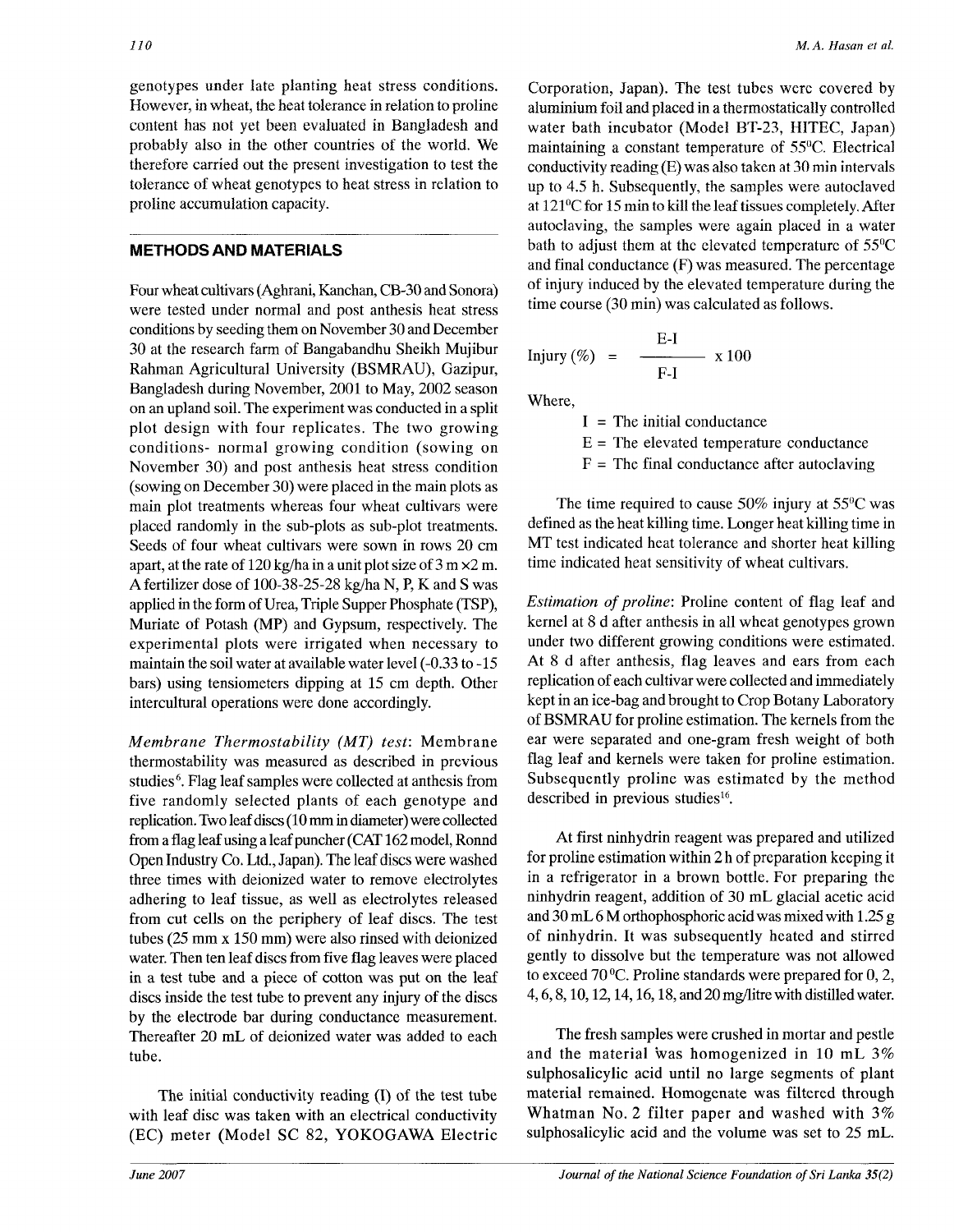Two mL of the filtrate and each standard proline solution were then reacted with 2 mL of ninhydrin reagent and 2 mL of glacial acetic acid in a pyrex test tube, boiled for Ih at 100°C in a water bath covering the tube with aluminium foil to prevent excess evaporation. Subsequently, it was cooled in an ice bath and 4 mL of toluene was added to each tube using a dispensor. Each tube was then shaken vigorously for 15 to 20 s in an electrical shaker and the layer was allowed to separate for 30 min. The absorbance of the layer was measured using a spectrophotometer at 520 nm with pure toluene as a blank. Proline content was expressed on a fresh weight basis from the standard curve, using standard L-proline according to the previous method developed<sup>16</sup>.

#### *Yield and yield character*

*Number of spikes, grain and straw dry weight per unit area*: The samples were collected from an area of  $1m \times 1m$ from the center of each plot by cutting the plant at ground level. Then ears were counted and collected in a cloth bag (30 cm  $\times$  45 cm). The samples were dried in sun, threshed and cleaned manually and fresh weight of grain was taken. The husk, straw and representative samples of grain were dried in an oven at 70°C to constant weight to obtain grain and straw dry weight. Total dry weight/ $m<sup>2</sup>$ was calculated by adding grain, husk and straw dry weight.

*Number of kernels per spike:* Ten spikes were collected randomly per plot and number of kernels per spike was counted manually.

*Individual kernel size:* From each plot thousand grains were taken randomly from dried sample and weighed. From this weight, average individual kernel size was calculated.

*Biological yield, straw yield and grain yield:* The biological yield, straw yield and grain yield were expressed in t/ha, grain yield also adjusted to 12% moisture.

*Heat susceptibility index:* Heat susceptibility index (S) was calculated for grain yield using the following formula<sup>17</sup>.

$$
S = (1 - Y/Y_p)/(1 - X/X_p)
$$

Where,

- $Y =$  Grain yield of genotype in a stress environment
- $Y_n$  = Grain yield of genotype in a stress-free environment
- $X = \text{Mean } Y \text{ of all cultivars}$
- $X_p$  = Mean Y<sub>p</sub> of all cultivars

 $(S_1 \ 0.5,$  Highly stress tolerant;  $0.5 \leq S \leq 1.0$ , moderately stress tolerant and  $S$  1.0, stress susceptible)

*Relative performance:* The relative performance was calculated by the following formula<sup>18</sup>.

|                                  | Variable measured under stress                                                                                                                                                                                                                                                                                                                                                                                                                                                  |
|----------------------------------|---------------------------------------------------------------------------------------------------------------------------------------------------------------------------------------------------------------------------------------------------------------------------------------------------------------------------------------------------------------------------------------------------------------------------------------------------------------------------------|
|                                  | condition                                                                                                                                                                                                                                                                                                                                                                                                                                                                       |
| Relative performance $(\% ) =$ — | $\overline{\phantom{a}}$ $\overline{\phantom{a}}$ $\overline{\phantom{a}}$ $\overline{\phantom{a}}$ $\overline{\phantom{a}}$ $\overline{\phantom{a}}$ $\overline{\phantom{a}}$ $\overline{\phantom{a}}$ $\overline{\phantom{a}}$ $\overline{\phantom{a}}$ $\overline{\phantom{a}}$ $\overline{\phantom{a}}$ $\overline{\phantom{a}}$ $\overline{\phantom{a}}$ $\overline{\phantom{a}}$ $\overline{\phantom{a}}$ $\overline{\phantom{a}}$ $\overline{\phantom{a}}$ $\overline{\$ |
|                                  | Variable measured under normal                                                                                                                                                                                                                                                                                                                                                                                                                                                  |
|                                  | condition                                                                                                                                                                                                                                                                                                                                                                                                                                                                       |

*Statistical analysis:* All the collected and calculated data were analyzed statistically following the ANOVA technique and means were adjudged by Duncan's Multiple Range Test (DMRT) at 5% level of significance according to previous studies<sup>19</sup>. In membrane thermostability test, only mean values were used and SE (Standard Error for replication) values were calculated. Correlation and regression analysis were also done according to previous studies<sup>19</sup>.

## **RESULTS AND DISCUSSION**

All wheat cultivars sown in the field on November 30 were exposed to <26°C during the reproductive growth phase which was very close to the normal temperature of  $22-26$ <sup>o</sup>C required for reproductive growth<sup>4,20</sup> and  $\geq$  considered as normal growing condition. On the other hand, when sown on December 30, they experienced high temperature (>26°C) during the reproductive phase and was regarded as post anthesis heat stress (Figure 1).



Figure 1: Average mean air temperature (<sup>0</sup>C) received by different wheat cultivars

Source: Plant Physiology Division, BRRI, Gazipur, Bangladesh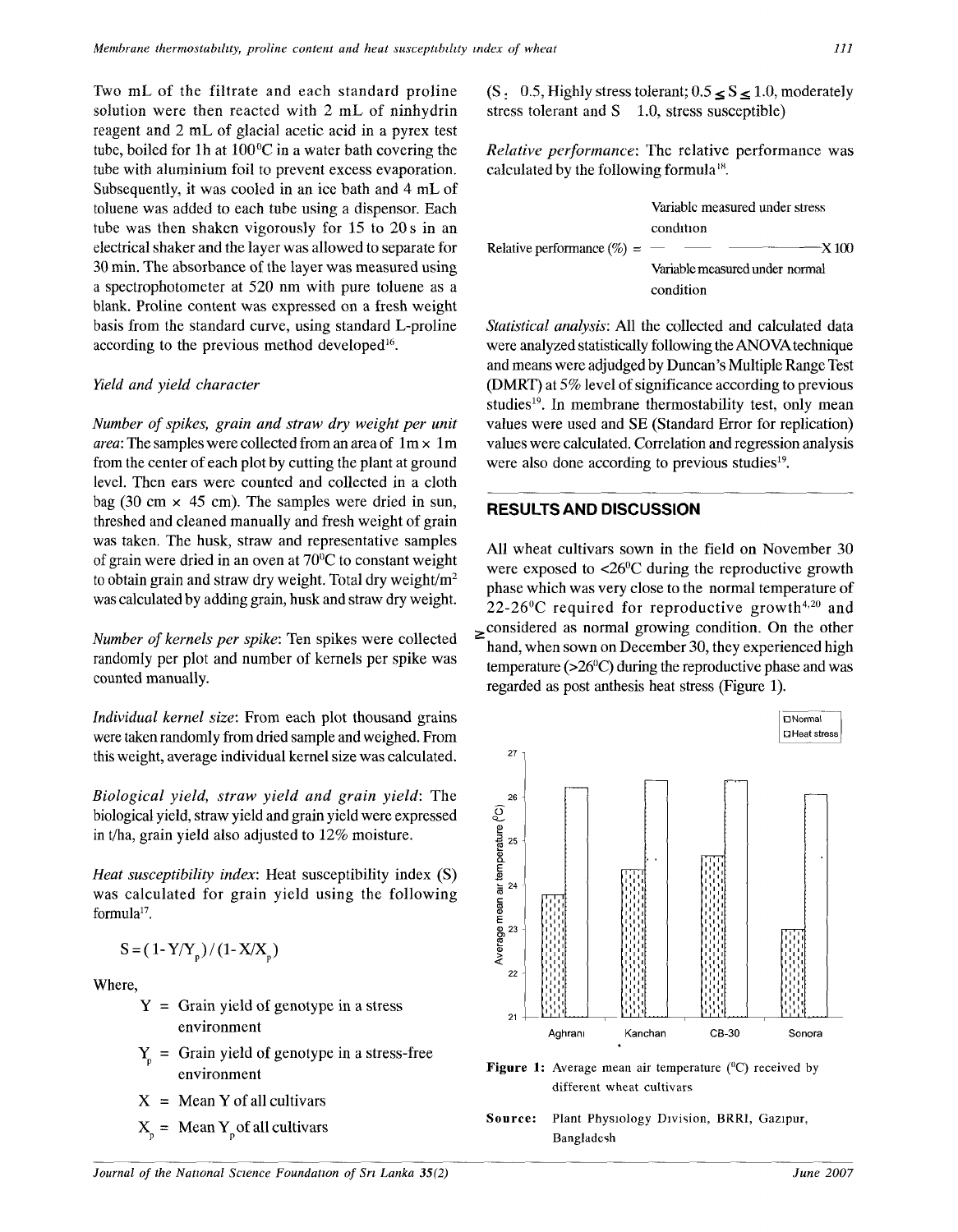| Table 1: Relative heat tolerance of wheat cultivars as determined by per cent membrane leakage (mean ± SE) of flag leaf tissue and |  |  |  |
|------------------------------------------------------------------------------------------------------------------------------------|--|--|--|
| time to attain that injury                                                                                                         |  |  |  |

|              |                       | Membrane leakage $(\%)$ at 55 <sup>°</sup> C temperature |                |               |                     |                    |                  |               |                    |                    |
|--------------|-----------------------|----------------------------------------------------------|----------------|---------------|---------------------|--------------------|------------------|---------------|--------------------|--------------------|
| Cultivars    | conditions<br>Growing | 30<br>mın                                                | 60<br>mın      | 90<br>mın     | 120<br>mın          | 150<br>mnn         | 180<br>mın       | 210<br>mnn    | 240<br>mın         | 270<br>mın         |
|              | Normal                | 2879<br>±085                                             | 3873<br>±0.65  | 43 12<br>±053 | 48 50<br>±053       | 50.85<br>±0.33     | 53 01<br>±016    | 5687<br>±109  | 68 54<br>±114      | 7483<br>±063       |
| Aghrani      | Heat stress           | 28 07<br>±0.75                                           | 36 69<br>±022  | 4233<br>±062  | 48 26<br>±039       | 50.22<br>±0.20     | 51 54<br>±047    | 55 65<br>±100 | 6797<br>±0.76      | 7388<br>±082       |
|              | Normal                | 3737<br>±042                                             | 4145<br>±046   | 48 35<br>±042 | 51.24<br>±0.25      | 56 68<br>±043      | $6237 +$<br>±059 | 7282<br>±018  | 77 21<br>±093      | 81 23<br>±063      |
| Kanchan      | Heat stress           | 35 55<br>±0.58                                           | 40 18<br>±033  | 46 04<br>±065 | 50.29<br>±0.27      | 5696<br>±065       | 6087<br>±108     | 7157<br>±055  | 7641<br>±093       | 80 44<br>±102      |
|              | Normal                | 36 15<br>±057                                            | 44 57<br>±0.39 | 48 07<br>±049 | 50.41<br>±0.42      | 5604<br>$\pm 0.83$ | 64 23<br>±099    | 72 64<br>±073 | 78 15<br>±103      | 83 14<br>±0.58     |
| <b>CB</b> 30 | Heat stress           | 33 15<br>±0.53                                           | 43 15<br>±069  | 4682<br>±042  | 49.89<br>±0.22      | 55 54<br>±085      | 6373<br>±0.76    | 7139<br>±052  | 7740<br>$\pm 0.57$ | 81 64<br>±071      |
|              | Normal                | 51.49<br>±1.14                                           | 5703<br>±075   | 62 10<br>±085 | 6973<br>±0.84       | 75 22<br>±0.25     | 78 13<br>±069    | 8086<br>±060  | 84 71<br>±0.54     | 8692<br>±032       |
| Sonora       | Heat stress           | 51.50<br>±0.76                                           | 5753<br>±044   | 62 26<br>±066 | 70 05<br>$\pm 0.75$ | 7582<br>±060       | 78 63<br>±060    | 8142<br>±070  | 85 13<br>±042      | 8641<br>$\pm 0.25$ |

Table 2: Flag leaf and kernel proline content in wheat genotypes at 8 days after anthesis under normal condition and post anthesis heat stress condition

| Cultivars  |                     | Flag leaf proline content<br>$(\mu \text{mole/g}$ fresh wt) |                                         | Kernel proline content<br>$(\mu \text{mole/g}$ fresh wt) |           |                                        |
|------------|---------------------|-------------------------------------------------------------|-----------------------------------------|----------------------------------------------------------|-----------|----------------------------------------|
|            | Normal<br>condition | Heat stress<br>condition                                    | condition<br>change to<br>normal $(\%)$ | condition                                                | condition | Relative<br>change to<br>normal $(\%)$ |
| Aghrani    | 0.69 <sub>e</sub>   | 079d                                                        | $+14.49$                                | 159 d                                                    | 125e      | 21 38                                  |
| Kanchan    | 0.96c               | 125a                                                        | $+3020$                                 | 195c                                                     | 120e      | $-3846$                                |
| $CB-30$    | 0.87d               | 128a                                                        | $+4713$                                 | 247 <sub>b</sub>                                         | 187c      | $-243$                                 |
| Sonora     | 050f                | 111 <sub>b</sub>                                            | $+12200$                                | 358a                                                     | 189c      | $-47.21$                               |
| $CV(\%)^*$ | 5 3 8               | $\blacksquare$                                              | 3 77                                    | $\overline{a}$                                           |           |                                        |
|            |                     |                                                             |                                         |                                                          |           |                                        |

Means followed by the same letter (s) did not differ significantly at 5% level by DMRT

\* means Coefficient of Variation (%) which indicates the reliability of an experiment

## Cell membrane thermostability (CMT):

CMT as determined by relative electrolyte leakage at 55°C elevated temperature differed among the wheat cultivars under both normal and post anthesis heat stress conditions (Table 1). Time required to reach 50% membrane leakage in a cultivar was considered to be its heat killing time. The longest heat killing time (150 minutes.) was observed in Aghrani and it was closely followed by

Kanchan (120 minutes) and CB-30 (120 minutes) both under normal and post anthesis heat stress conditions. Among the cultivars Sonora showed the shortest heat killing time (30 minutes) irrespective of growing conditions. Therefore, under post anthesis heat stress condition, the cultivars Aghrani, Kanchan and CB-30 showed somewhat lower membrane leakage at any particular time after exposure to elevated temperature compared to the normal condition. This could be due to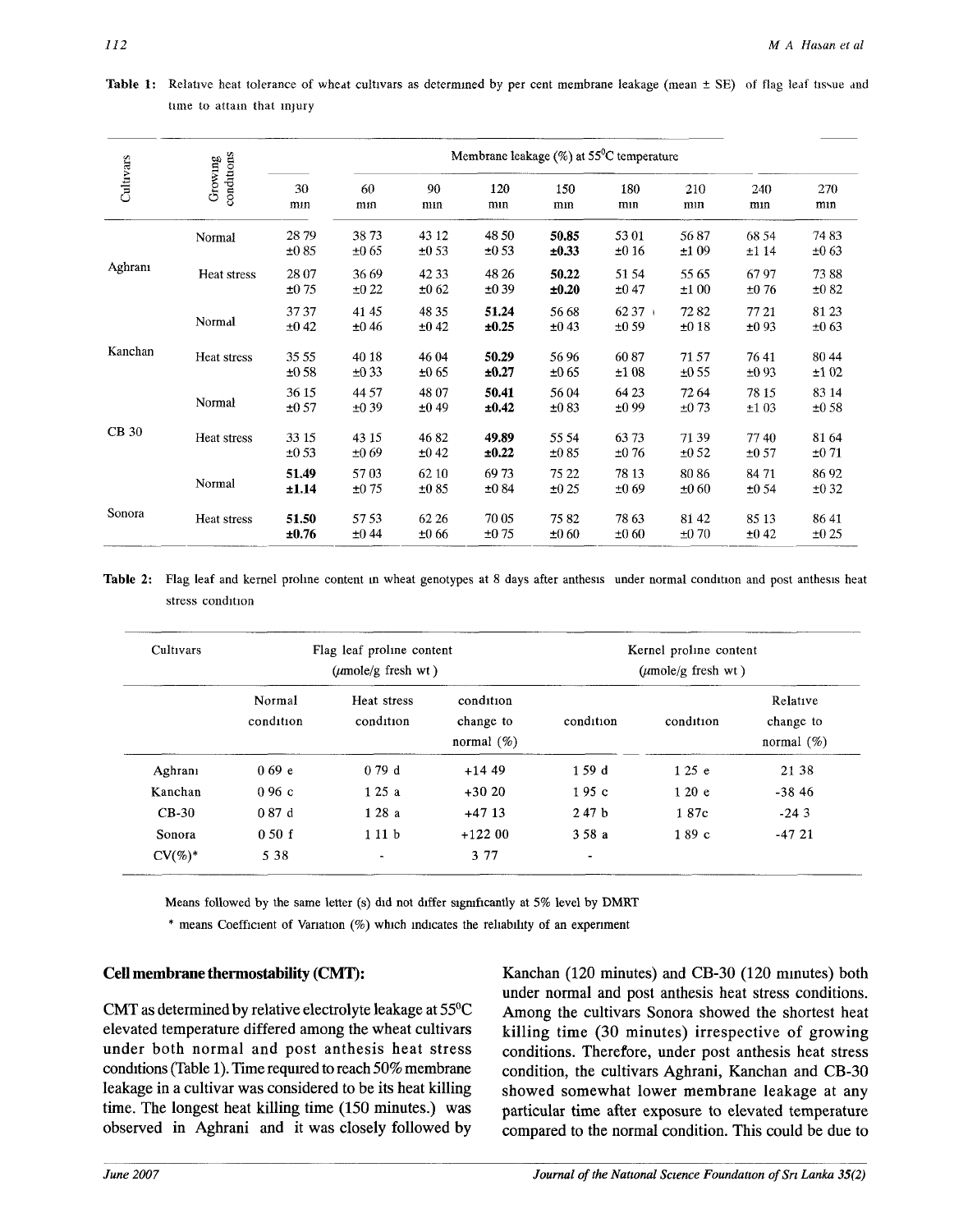the tendency of the genotypes to acclimatize against high temperature stress.

In Sonora almost similar membrane leakage both under normal and heat stressed conditions at a particular time indicated the absence of acclimation ability of this genotype. Based on the heat killing time, Aghrani, Kanchan and CB-30 are considered as heat tolerant (HT) cultivars while Sonora is considered as a heat sensitive (HS) cultivar.

Under heat stress, the activity of superoxide dimutase and catalase increased more in heat tolerant wheat genotypes than in the sensitive one<sup>21</sup>. As the high temperature membrane injury was caused by free radicals, the higher activity of superoxide di-mutase and catalase may be important in the higher membrane thermostability in tolerant cultivars. Genotypic differences in membrane thermostability have also been reported in wheat by different scientists<sup>22-29</sup>.

#### **Proline content**

Proline content in flag leaves and kernels of different wheat cultivars at 8 days after anthesis was significantly influenced by post anthesis heat stress conditons (Table 2). Proline content in the flag leaves was significantly higher in heat tolerant cultivars i.g. in Aghrani (0.69 *jumole/* g. fresh wt.), Kanchan (0.96  $\mu$ mole/g. fresh wt.) and CB-30 (0.87  $\mu$ mole/ g. fresh wt.) than that in heat sensitive Sonora  $(0.50 \mu \text{mole}/\text{g})$ . fresh wt.) under normal growing condition. Relative changes due to heat stress indicated that there was significant increase in flag leaf proline of wheat compared to normal condition. However, the percent increment was lower (14.49% to 47.13%) in heat tolerant cultivars than in heat sensitive cultivars (122%). Again, under normal growing condition, the kernel proline content at 8 days after anthesis was recorded to be significantly lower (1.59 to 2.47  $\mu$ mole/g) in heat tolerant cultivars (Aghrani, Kanchan and CB-30) than in heat sensitive Sonora (3.58  $\mu$ mole/g). Kernel proline content was significantly lower under post anthesis heat stress condition than under normal condition in all cultivars but the per cent reduction of kernel proline content was lower (24.3% to 38.46%) in heat tolerant cultivars than in heat sensitive Sonora (47.21%). Relative to normal growing condition the sharp increase in flag leaf proline along with larger decrease in kernel proline under heat stress condition clearly indicate the sensitivity of the genotype (Sonora) to post anthesis heat stress. In other words, smaller changes in proline level due to heat stress were observed in heat tolerant cultivars. These results are found in various crops<sup>13</sup>, in Mulberry leaves, in Groundnut<sup>14,30</sup>, in *Brassica*<sup>12</sup> and in Cucumber<sup>31</sup>.

#### Number of spikes per unit area

Number of spikes per unit area was not influenced significantly by the interaction effect of growing

**Table** 3: Yield, yield characters and heat susceptibility index of different wheat cultivars under normal and post anthesis heat stress conditions

|             |                  | No. of<br>spikes<br>per $m2$ | No. of<br>kernels<br>per<br>spike | Individual<br>kernel<br>weight | Grain<br>vield<br>(t/ha) | <b>Straw</b><br>yield<br>(t/ha) | Biological<br>yield<br>(t/ha) | *HSI<br>for<br>grain<br>yield |
|-------------|------------------|------------------------------|-----------------------------------|--------------------------------|--------------------------|---------------------------------|-------------------------------|-------------------------------|
| Aghrani     | Normal           | 225 <sub>b</sub>             | 60.3a                             | 41.4a                          | 4.94a                    | 4.71a                           | 9.06a                         | 0.962                         |
| Heat stress | 222 b            | 58.3a                        | 34.3d                             | $4.34~\mathrm{bc}$             | 3.82c                    | 7.64c                           |                               |                               |
| Kanchan     | Normal           | 277a                         | $49.3$ de                         | 41.2a                          | $4.32$ bc                | 4.81a                           | 8.61 <sub>b</sub>             | 0.902                         |
| Heat stress | 273a             | 47.2 e                       | 34.8 <sub>d</sub>                 | 3.82 de                        | 4.32 <sub>b</sub>        | 7.67c                           |                               |                               |
| $CB-30$     | Normal           | 229 <sub>b</sub>             | 59.5 a                            | 38.0c                          | 4.07 <sub>cd</sub>       | 4.38b                           | 7.96c                         | 0.346                         |
| Heat stress | 228 <sub>b</sub> | 54.5 b                       | 34.9 d                            | $3.89$ de                      | 3.95c                    | 7.34d                           |                               |                               |
| Sonora      | Normal           | 261a                         | 52.3 bc                           | 39.4 <sub>b</sub>              | 4.53 b                   | 4.66a                           | 8.63 <sub>b</sub>             | 1.721                         |
| Heat stress | 260a             | 47.5 e                       | 30.5 <sub>e</sub>                 | 3.54e                          | 3.72c                    | 6.97d                           |                               |                               |
| $CV(\%)^*$  | 3.53             | 3.15                         | 1.23                              | 5.98                           | 5.54                     | 5.21                            | $\blacksquare$                |                               |

Means followed by the same letter (s) did not differ significantly at *5%* level by **DMRT** 

\* HSI indicates Heat Susceptibility Index

\* means Coefficient of Variation (%) which indicates the reliability of an experiment. The lower the CV% value indicates the **higher**  the reliability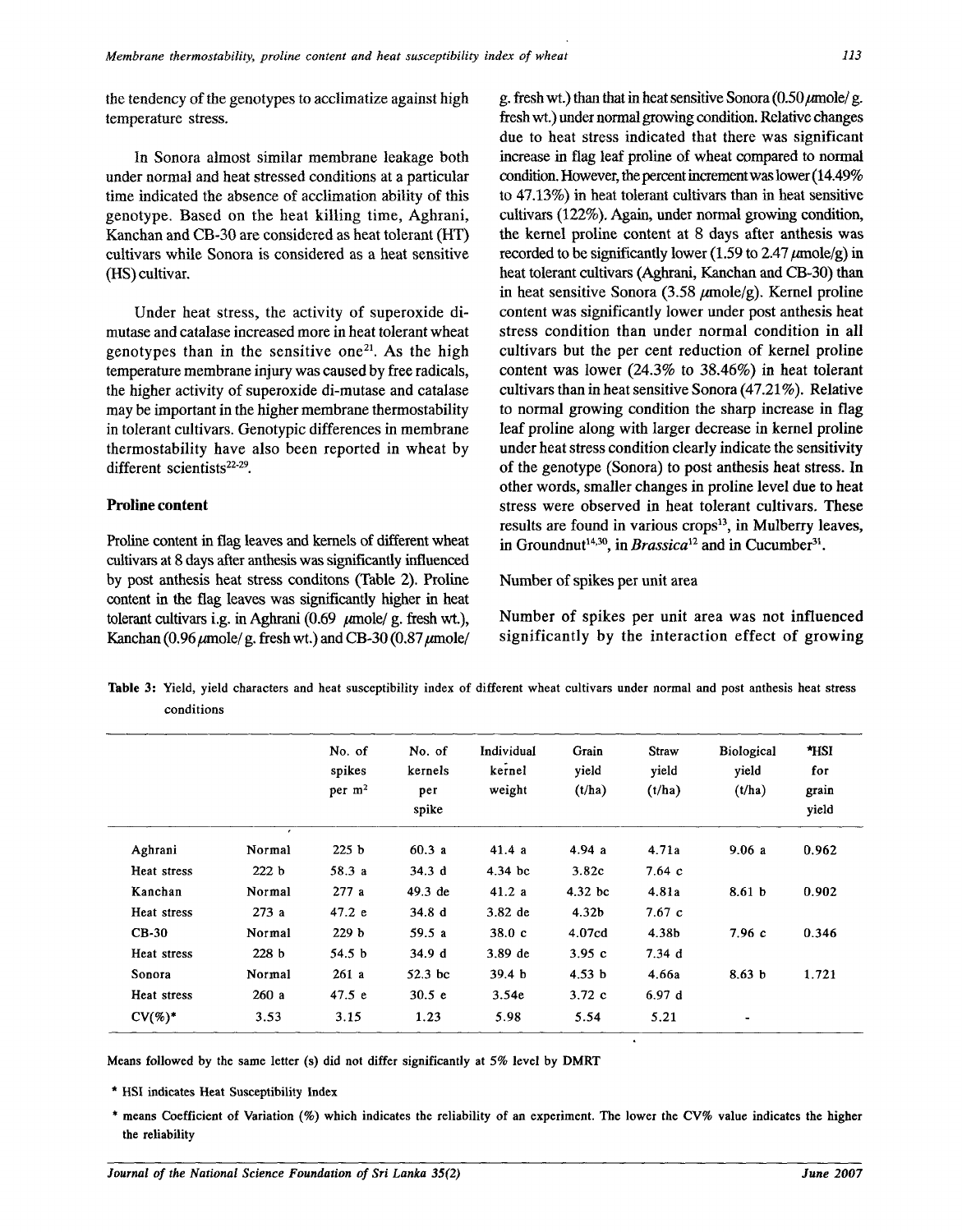conditions and cultivars but it differed significantly among cultivars (Table 3). Kanchan had the highest number of spikes per  $m^2$  (273 to 277) which were statistically similar to that of Sonora (260 to 261). Aghrani had the lowest number of spikes per  $m^2$  (222 to 225) which were on par with CB-30 (228 to 229).

The insignificant interaction between growing conditions and wheat cultivars indicated that the differences in the number of spikes per  $m^2$  land area among the cultivars were mainly controlled genetically. Wheat plants did not suffer from heat stress in GS, phase (emergence to double ridge) in which tillering was determined.

Results from other studies showed that the spike number per unit land area  $(m^2)$  was not influenced by the late sowing condition<sup>28</sup>. He and Rajaram<sup>6</sup> reported that the ear number per unit area was less sensitive while yield, grains per ear, biomass and plant height were more heat sensitive.

## **Kernels per spike**

Kernel number per spike was influenced significantly by the interaction effect of growing conditions and cultivars (Table 3). Under normal growing condition, Aghrani had the highest number of kernels per spike (60.3) which was statistically similar to that of CB-30 (59.5). Kanchan had the lowest kernels per spike (49.3). Whereas, in case of Sonora, it was the second lowest (52.3). On the other hand, under post anthesis heat stress condition, this number reduced in all cultivars though the reduction was significant only for CB-30 and Sonora. The HS cultivar Sonora was affected more (9.3%) with respect to reduction in kernels per spike than the HT genotypes Aghrani (3.3%), Kanchan (4.3%) and CB-30 (8.5%). Reduced number of kernels per spike of different magnitudes were also observed by other scientists<sup>4,7</sup> under late sowing or high temperature condition compared to optimum sowing temperature.

Individual kernel weight differed significantly due to the combined effect of growing conditions and wheat genotypes (Table 3). Under normal growing condition, maximum kernel weight was recorded in Aghrani (41.4 mg/ kernel) which was statistically equal to that of Kanchan (41.2 mg/kernel). CB-30 showed the lowest kernel weight (38.0 mg/kernel) which followed the kernel weight of Sonora (39.4 mg/kernel). These differences in kernel weight among the wheat genotypes could have been due to their genetic variation. Under post anthesis heat stress condition, kernel weight reduced significantly in all wheat cultivars. However, the magnitude of reduction was different in different genotypes. Under this condition, the HS genotype (Sonora) attained lower relative kernel weight compared to normal (77.4%) than the HT cultivars Aghrani (82.9%), Kanchan (84.5%) and CB-30 (91.8 %) shown in Figure 2. Reduced kernel weight under heat stress condition might be due to the reduction in rapid kernel growth duration.

## **Grain yield**

Growing conditions and wheat cultivars interacted significantly to govern the grain yield (Table 3). Under normal growing condition, Aghrani attained the highest grain yield (4.94 t/ha) which was followed by Sonora (4.53 t/ha) and Kanchan (4.32 t/ha) whereas CB-30 gave the lowest grain yield (4.07 t/ha). Post anthesis heat stress condition decreased the grain yield significantly in all wheat genotypes but the amount of reduction was not equal in different cultivars. Percent relative yield to normal (78.2%) was lower in heat sensitive Sonora whereas higher in the heat tolerant Aghrani (87.8%), Kanchan (88.4%) and CB-30 (95.6%) shown in Figure 3.

Reduced number of kernels per spike and reduced kernel weight were the major factors responsible for reducing the



**Figure 2:** Relative kernel weight compared to normal growing condition in different wheat genotypes





95 90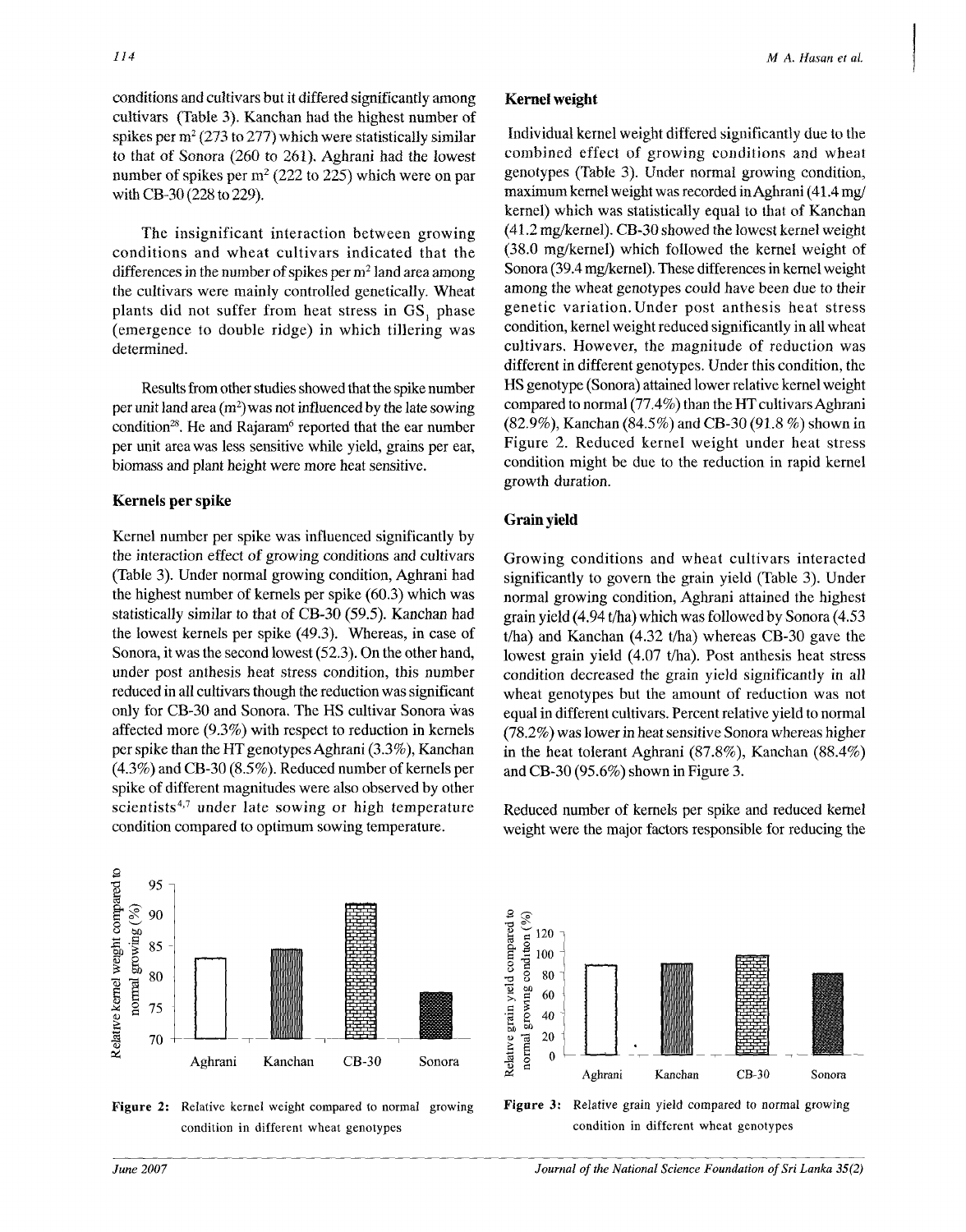**Table** 4: Correlation and regression of heat killing time in CMT test, heat susceptibility index for gram yield and relative change to

normal in proline content

|                                              | Characters                                                | Regresion equation    | Coefficient of<br>determination | Correlation<br>coefficient |  |
|----------------------------------------------|-----------------------------------------------------------|-----------------------|---------------------------------|----------------------------|--|
| Y<br>X                                       |                                                           |                       | $(R^2)$                         | (r)                        |  |
| Heat killing time in CMT test                | Relative change to normal in<br>flag leaf proline content | $Y = -0.96X + 148.58$ | 0.978                           | $-0.989*$                  |  |
| Heat killing time in CMT test                | Relative change to normal in<br>kernel proline content    | $Y = -0.20X + 54.06$  | 0.748                           | $-0.865*$                  |  |
| Heat susceptibility index for<br>grain yield | Relative change to normal in<br>flag leaf proline content | $Y = 59.87X - 5.38$   | 0.505                           | $0.711$ <sup>ns</sup>      |  |
| Heat susceptibility index for<br>gram yield  | Relative change to normal in<br>kernel proline content    | $Y = 1654X + 16.59$   | 0.591                           | $0.769^{ns}$               |  |

grain yield under heat stress condition in the present experiment. Other yield attributes i.e., spike number per unit land area was not affected at high temperature (Table 3). Results from other studies have shown that late sowing caused lower grain yield in wheat compared to optimum sowing<sup>5,7</sup>. Scientists<sup>4</sup> concluded that high relative grain yield which was the result of stable and/or long duration of photosynthetic activity under heat stress condition could be considered as a selection criterion for heat tolerance of wheat cultivars.

#### **Straw yield**

The straw yield ,was significantly influenced by the interaction effect of growing condition and cultivars (Table 3). Maximum straw yield was recorded from Kanchan (4.81 t/ha) which was statistically similar to that of Aghrani (4.71 t/ha) and Sonora (4.66 t/ha) but significantly lower than in CB-30 (4.38 t/ha). Genetic variation was the responsible factor for this variation under normal growing condition. On the other hand, under heat stress condition straw yield was reduced significantly in all wheat genotypes. However, the degree of reduction varied in different wheat cultivars. Here the relative value of straw yield to control was lower in HS cultivar (79.8%) than that in the heat tolerant Aghrani (81.7%), Kanchan (89.8 %) and CB-30 (90.2%).

The different magnitudes of reduction in straw yield among the wheat cultivars might be due to the different degrees of reduction in pre-anthesis growth duration under high temperature stress. There are reports<sup>24</sup> that the HT cultivars attained less reduction in pre-anthesis growth duration compared to that in HS cultivars under late growing condition. Scientists<sup>20</sup> also reported less vegetative biomass production under high temperature. These results support the above findings. On the other hand, under heat stress condition straw yield was reduced significantly in all wheat cultivars. But the degree of reduction varied in different wheat cultivars.

#### **Total** biomass

Total biomass of wheat was significantly influenced by the interaction effect of growing conditions and cultivars (Table 3). Under normal growing condition, Aghrani gave significantly higher total biomass (9.06 t/ha) than that of Sonora (8.63 t/ha) and Kanchan(8.61 t/ha), though the difference in total biomass between Sonora and Kanchan was not significant. CB-30 gave significantly the lowest yield (7.96 t/ha).

Under post anthesis heat stress condition, total biomass decreased significantly in all wheat cultivars but the degree of reduction was not similar in all cultivars. The



**Figure 4:**  Relative biological yield compared to normal growing condition in different wheat genotypes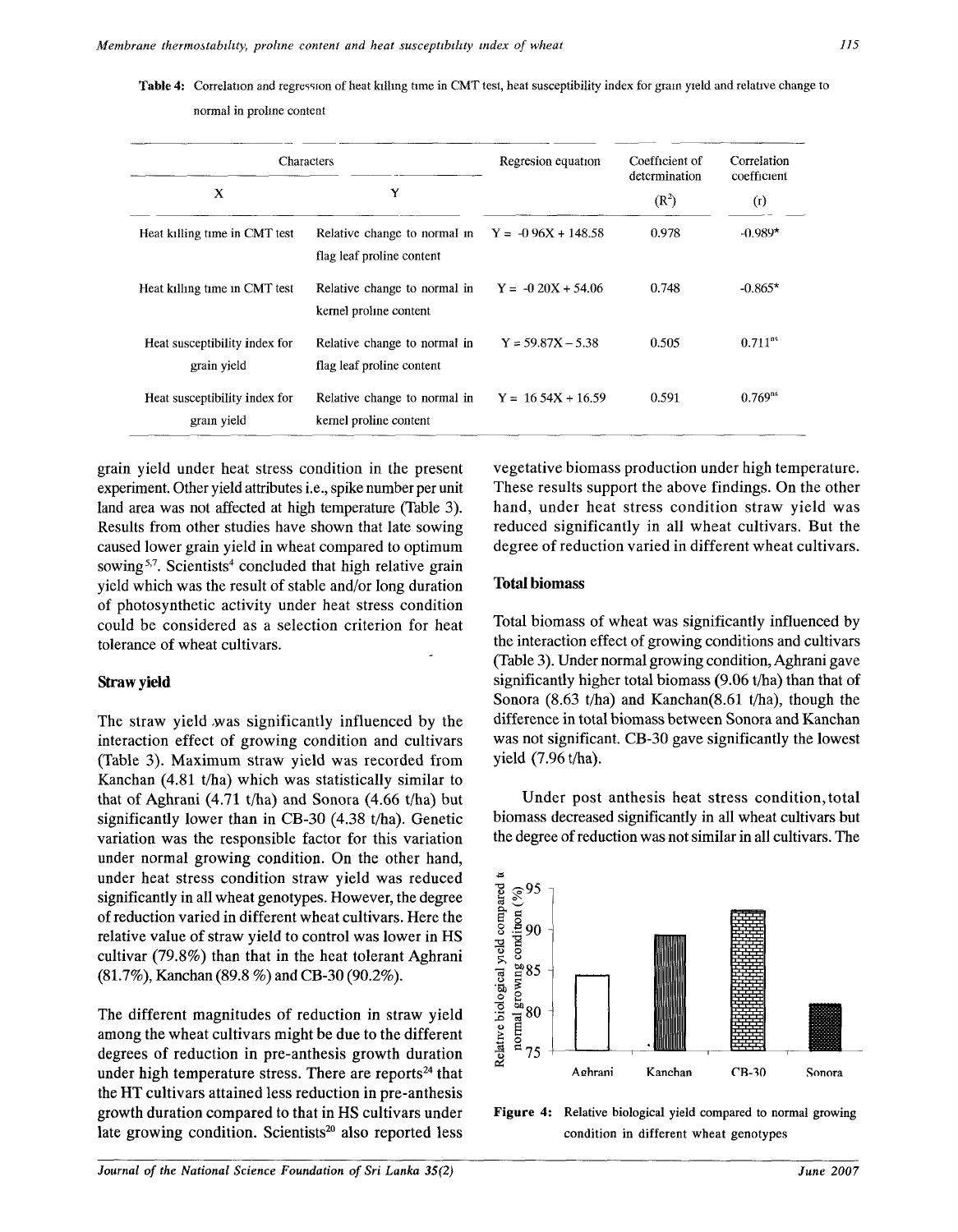HT cultivars, Aghrani, Kanchan and CB-30 showed greater per cent relative total biomass to normal (84.3 to 92.2%) than the HS cultivar Sonora (80.8%) shown in Figure *4,*  The reduced total biomass in wheat under heat stress was due to the reduced grain and straw yield. Scientists<sup>5</sup> also reported reduced total biomass under high temperature.

# **Heat susceptibility index**

Heat susceptibility index based on grain yield varied in different wheat cultivars (Table 3). According to the susceptibility index, CB-30 (0.346) was found to be heat tolerant, Aghrani (0.962) and Kanchan (0.90) were moderately tolerant and Sonora (1.721) was found to be a heat susceptible cultivar.

# **Correlation and regression analysis**

Table 4 shows that strong negative correlation exists between heat killing time in CMT test and relative change to normal in proline content (both in flag leaf and kernel). The correlations were also significant at 5% level of probability. The correlation between heat susceptibility index for grain yield and relative change to normal in proline content (both in flag leaf and kernel) were strong though positive and insignificant at 5% level of probability.

# **CONCLUSION**

From the overall results it may be concluded that proline content can be used as a selection criterion for screening heat tolerant wheat cultivars. But more investigations with a larger number of cultivars are nesessary for confirmation.

# **References**

- 1. FAO (1999). An appraisal of seed biology and the yield of grain crops. *Production Year Book.* pp. 234-235. Food and Agriculture Organization, Rome.
- 2. Anon. (2000).*Gom Utpadon Projukti* (in Bengali). pp. 3-4. Wheat Research Centre, Bangladesh Agricultural Research Institute, Nashipur, Dinajpur, Bangladesh.
- 3. Badruddin M, Saunders D.A., Siddique A.B., Hossain M.A., Ahmed M.O., Rahman M.M. & Parveen S. (1994). Determining yield constraints for wheat production in Bangaldesh. In: *Wheat in Heat Stressed Environments; Irrigated, Dry Areas and Rice-Wheat Farming systems* (Eds. D. A. Saunders & G. P. Hettel) pp. 265-271. CIMMYT, Mexico.
- 4. Al-Khatib K. & Paulsen G.M. (1990). Photosynthesis and productivity during high temperature stress of wheat genotypes from major world regions. *Crop Science* 30:1127- 1132.
- 5. Bhatta M.R., Hernandez J.E. & Lates J.S. (1994). Possibilities of selecting wheats with fast grain filling rate for warmer areas. In: *Wheat in Heat-stressed Environments: Irrigated,*

*Dry Areas and Rice-Wheat Farming Systems* (Eds. D. A. Saunders & G P. Hettel) pp. 375-378. CIMMYT, Mexico.

- 6. He Z.H. & Rajaram S. (1993). Differential responses of bread wheat characters to high temperature. *Euphytica* 72: 197-203.
- 7. Islam N., Ahmed S.M., Razzaque M.A., Sufian A. & Hossain M.A. (1993). A study on the effect of seeding dates on the yield of wheat varieties. *Bangladesh Journal of Agricultural Research* 18(1):102-107.
- 8. Acevedo E., Nachit M. & Ferrana GO. (1991). Effects of heat stress on wheat and possible selection tools for use in breeding for tolerance. In: *Wheat for the non-traditional warm areas.* (Ed. D.A. Saunders) pp. 401-420. CIMMYT, Mexico.
- 9. Asana R.D. & Saini AD. (1962). Studies in physiological analysis of yield V. Grain development in wheat relation to temperature, soil moisture and changes with age in the sugar content of the stem and in the photosynthetic surface. *Indian Journal of Plant Physiology* 5:128-71.
- 10. Karmakar S. & Shrestha M.L. (2000). Recent climatic changes in Bangladesh. No. 4. pp. 37-38. SAARC Meteorological Research Centre, Agargaon, Dhaka.
- 11. Chaitanya K.V., Sundar D. & Reddy A.R. (2001). Mulberry leaf metabolism under high temperature stress. *Biologia Plantarum* 44(3): 379-384.
- 12. Hossain M.M., Takeda H. & Senboku T. (1995). Proline content in *Brassica* under high temperature stress. *JIRCAS*  (Japan International Research Centre for Agricultural Science) *Journal* 2: 87-93.
- 13. Maiti R.K., Moreno L.S. & Wesche E.P. (2000). Responses of some crops to various abiotic stress factors and its physiological and biochemical basis of resistance: a review. *Agricultural Reviews.* 21(3): 155-167. Puebla-72820, Mexico.
- 14. Takeda H., Cenpukelee U., Chauhan Y.S., Srinivasan A., Hossain M.M., Rashad M.H., Lin B., Tolwar H.S., Senboku T., Varhima S., Yanagihara S., Shono M., Ancho S., Lin B.Q., Yajima M. & Hayashi T. (1999). Studies in heat tolerance of *Brassica* vegetables and legumes at the International Colloboration Research station from 1992 to 1996. *Proceedings of a workshop on heat tolerance of crops.* Okinawa. Japan, 7-9 October 1997. JIRCAS (Japan International Research Centre for Agricultural Science) working Report 14: 17-29.
- 15. Kou *C.G.,* Chen H.M. & Ma L.H. (1986). Effect of high temperature on proline content in tomato floral buds and leaves. *Journal of the American Society for Horticultural Science* **11:**734-750.
- 16. Troll W. & Lindsley J. (1955). A photometric method for the determination of proline. *Journal of Biological Chemistry* **215:** 655-660.
- 17. Fisher R.A. & Maurer R. (1978). Drought resistance in spring wheat cultivars. I. Grain yield responses. *Australian Journal of Agricultural Research* 29: 897-907.
- 18. Asana R.D. & Williams R.F. (1965). The effect of temperature stress on grain development in wheat. *Australian Journal of Agricultural Research* 16:1-3.
- 19. *Gomez KA. & Gomez A A. (1984). Statistical Procedures for Agricultural Research,* pp. 397-411. John Willey and Sons, New York.